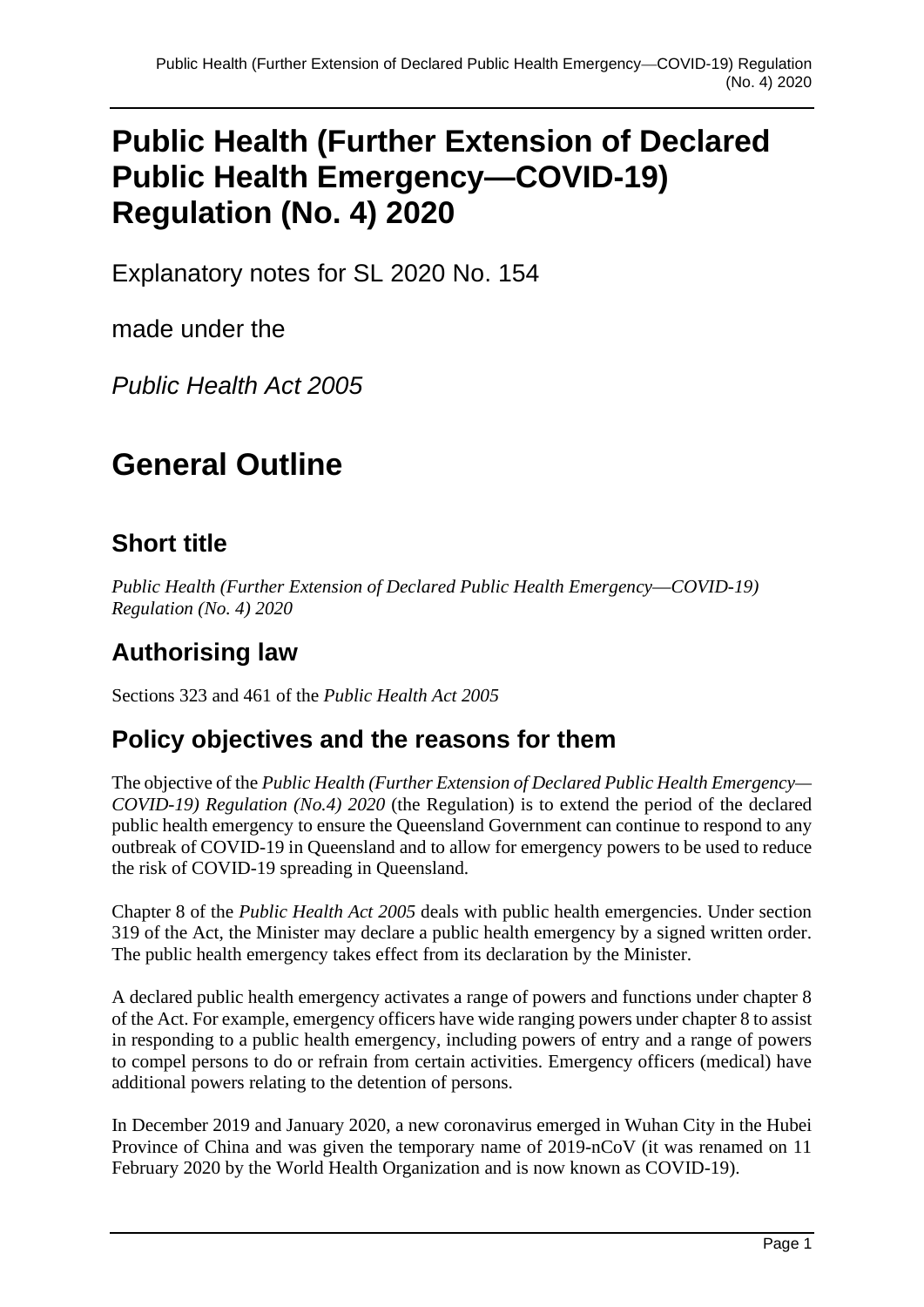On 29 January 2020, a public health emergency was declared under section 319 of the Public Health Act due to the outbreak of 2019-nCoV within China, its pandemic potential due to cases spreading to other countries and the public health implications within Queensland resulting from recently arrived travellers from the epicentre of the outbreak. The public health emergency was declared for all of Queensland. A copy of the public health emergency order was published in the Government Gazette on 31 January 2020.

Prior to 7 February 2020, under sections 322 and 323 of the Public Health Act, a declared public health emergency ended seven days after the day it is declared, unless extended by a regulation. On 7 February 2020, the *Public Health (Declared Public Health Emergencies) Amendment Act 2020* (Amendment Act) amended the Public Health Act to allow a declared public health emergency to be extended by regulation for periods of up to 90 days. However, this amendment is subject to a sunset clause that takes effect one year from Royal Assent of the Amendment Act, which reverts the period to 14 days.

The declared public health emergency has been extended by regulation as follows:

- On 5 and 6 February 2020, the declared public health emergency was extended by the *Public Health (Extension of Declared Public Health Emergency—Coronavirus (2019 nCoV)) Regulation 2020* and the *Public Health (Further Extension of Declared Public Health Emergency—Coronavirus (2019-nCoV)) Regulation 2020*, which collectively extended the declared public health emergency until 19 February 2020.
- The *Public Health (Further Extension of Declared Public Health Emergency— Coronavirus (2019-nCoV)) Regulation (No. 2) 2020* extended the period of the declared public health emergency for 2019-CoV by 90 days, until 19 May 2020.
- The *Public Health (Further Extension of Declared Public Health Emergency—COVID-19) Regulation (No. 3) 2020* extended the period of the declared public health emergency for COVID-19 by 90 days, until 17 August 2020.

As at 30 July 2020, the World Health Organization had reported a total of 17,039,160 confirmed positive COVID-19 cases reported globally. As at 29 July 2020, the Australian Government Department of Health reported 15,582 confirmed COVID-19 cases, including 176 deaths in Australia.

The response to COVID-19 across Australia has continued, with sustained community transmission leading to a significant increase in the number of positive COVID-19 cases in the past month in Victoria and New South Wales. As at 30 July 2020, Victoria recorded 9,998 positive COVID-19 cases with 1,698 cases possibly attributed to community transmission. This continues to create a risk that COVID-19 may spread to other parts of Australia as people continue to attempt to leave Victoria for various reasons, including work and on compassionate grounds. This has resulted in the Queensland Government taking action to deny entry to people who have been in Victoria and some parts of New South Wales in the past 14 days (unless they meet criteria for entry), through the Chief Health Officer declaring COVID-19 hot spots for the purposes of the Border Restrictions Direction (No. 9).

As at 30 July 2020, there were 1,083 confirmed cases of COVID-19 in Queensland. Sadly, there have been six deaths relating to COVID-19 being Queensland residents.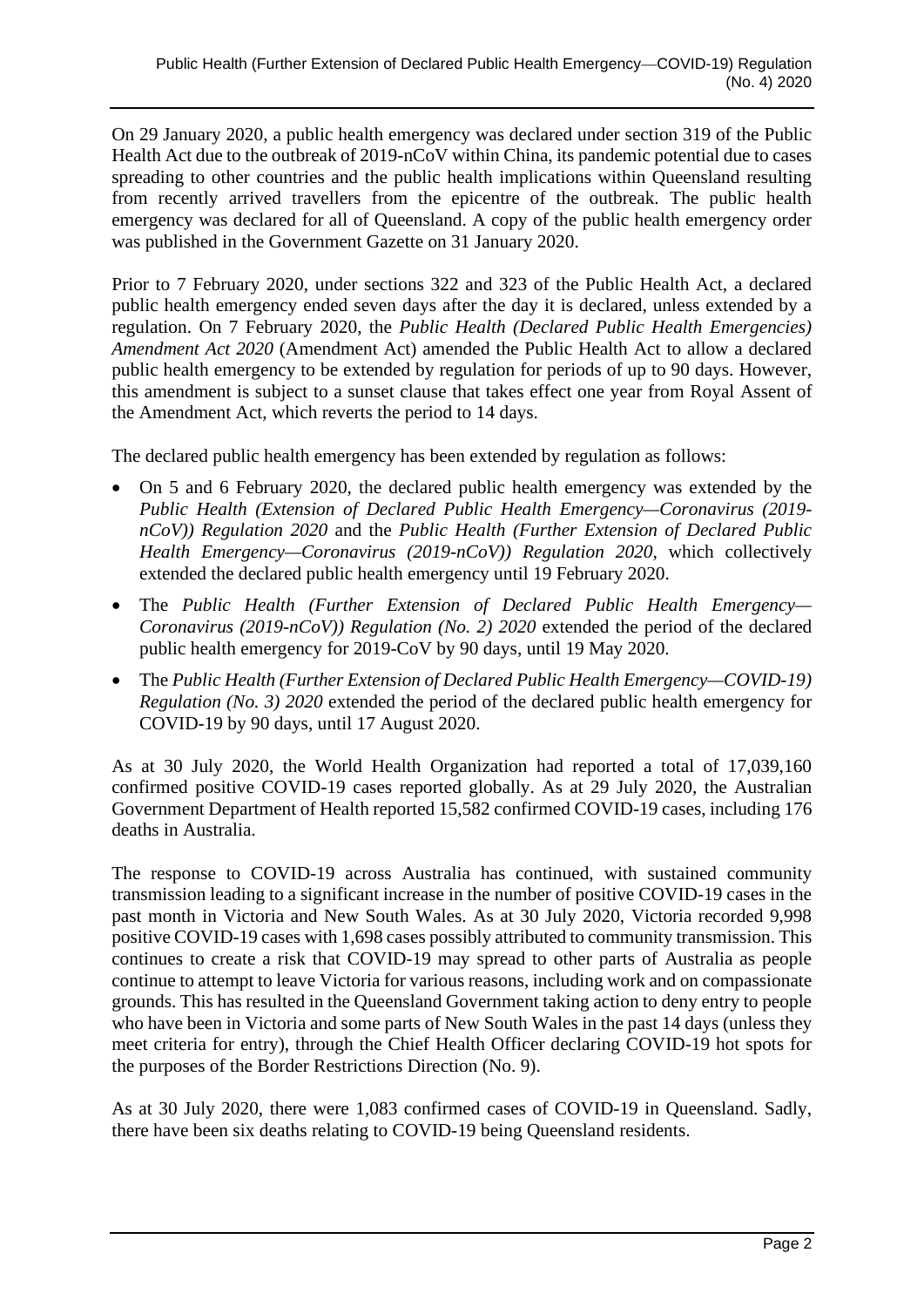While the response to COVID-19 in Queensland has meant that social distancing restrictions have been able to ease, this does not mean the risk of COVID-19 spreading throughout Queensland has been eliminated.

Although the number of active cases and instances of community transmission of COVID-19 in Queensland has been relatively low, the risk of an uncontrollable outbreak in the absence of emergency powers remains high. For this reason, the Queensland Government's health response to COVID-19 needs to continue and the emergency powers provided under the Public Health Act will still need to be heavily relied upon to respond to the public health risks associated with COVID-19 in Queensland.

If the declared public health emergency is not extended, the emergency powers will cease to have effect, including the powers to issue self-quarantine notices for people who are suspected of having COVID-19 or are close contacts of a confirmed case of COVID-19. It is therefore considered necessary to extend the declared public health emergency.

Under section 324 of the Public Health Act, if the Minister becomes satisfied it is no longer necessary to exercise powers to respond to COVID-19 to prevent or minimise serious adverse effects on human health, the Minister must end the declared public health emergency and make a make a written record of the time and date the declared public health emergency ends.

## **Achievement of policy objectives**

The Regulation extends the period of the declared public health emergency to allow for emergency powers to be used to reduce the risk of COVID-19 spreading. The Regulation extends the declared public health emergency until the end of the day on 2 October 2020.

The effect of making the Regulation is that the declared public health emergency will be extended until midnight on 2 October 2020. If the need arises, section 323(4) of the Public Health Act states the Governor-in-Council may make another regulation to extend the declared public health emergency for a further period of not more than 90 days.

#### **Consistency with policy objectives of authorising law**

The Regulation is consistent with the policy objectives of the authorising Act.

### **Inconsistency with policy objectives of other legislation**

No inconsistencies with the policy objectives of other legislation have been identified.

### **Alternative ways of achieving policy objectives**

There are no alternative ways of achieving the policy objectives.

#### **Benefits and costs of implementation**

Extending the duration of the declared public health emergency until 2 October 2020 is considered essential to manage any potential spread of COVID-19 in Queensland. There are no direct costs associated with making of the Regulation.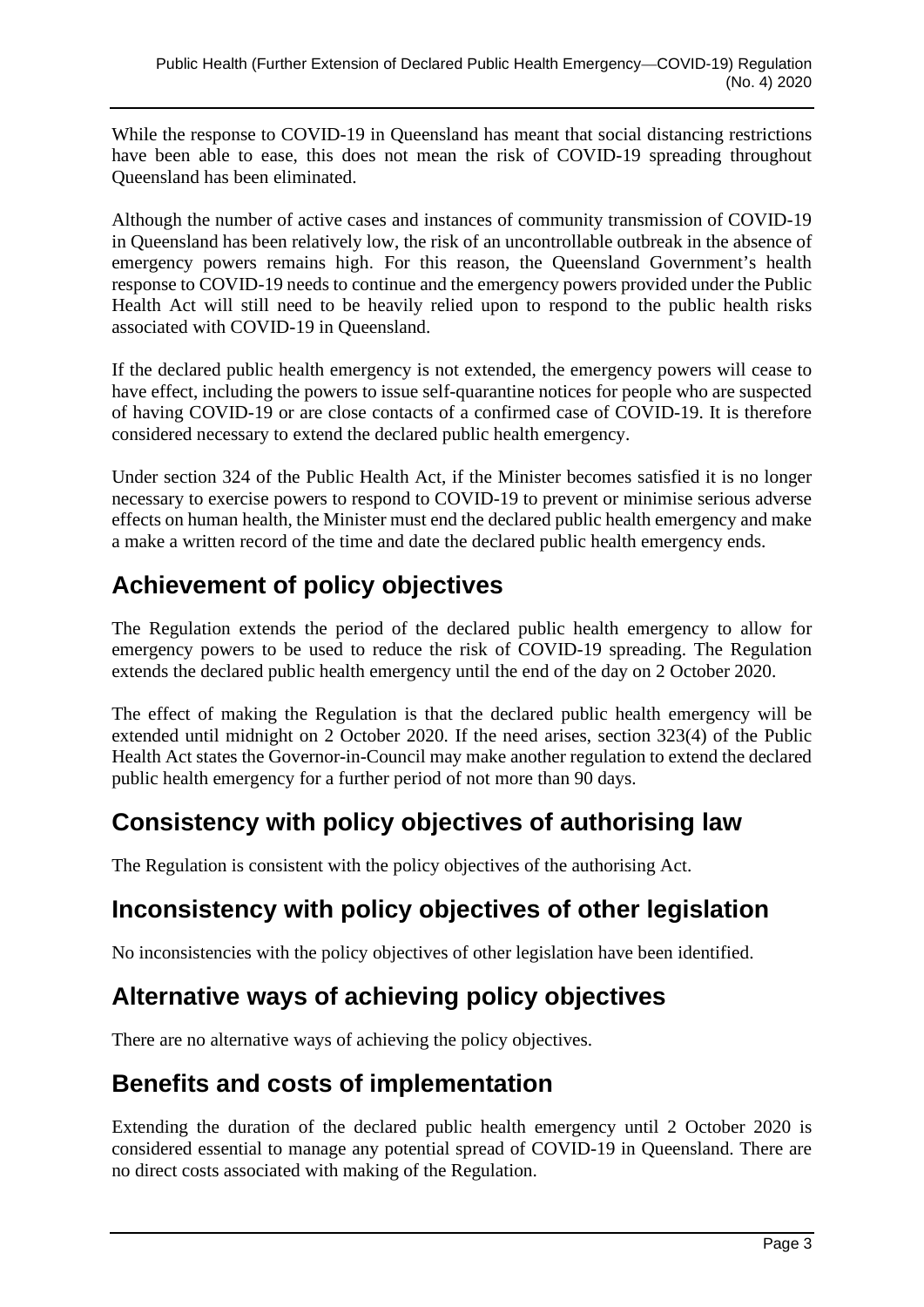#### **Consistency with fundamental legislative principles**

The Regulation is generally consistent with fundamental legislative principles in the *Legislative Standards Act 1992*.

Section  $4(2)(a)$  of the Legislative Standards Act requires that legislation has sufficient regard to rights and liberties of individuals. This includes, for example, whether the legislation makes rights and liberties, or obligations, dependent on administrative power only if the power is sufficiently defined and subject to appropriate review; allows delegation of administrative power only in appropriate cases and to appropriate persons; and confers power to enter premises, and search for or seize documents or other property, only with a warrant issued by a judge or other judicial officer.

The Regulation may potentially breach fundamental legislative principles, as it will continue the declared public health emergency which empowers emergency officers to compel persons to do or refrain from certain activities. This includes requiring persons not to enter or remain within a place, or to stay in a stated place; requiring persons to answer questions; and requiring persons to stop using a place for a stated purpose. Failure to comply with these requirements is an offence with a maximum penalty of 100 penalty units.

The powers of emergency officers are discretionary and are only expected to be exercised if there are significant risks to public health. Additionally, the Public Health Act includes protections to limit the exercise of emergency officers' powers. For example:

- emergency officers can only enter places to save human life, prevent or minimise serious adverse effects on human health, or do anything else to relieve suffering or distress. Emergency officers are also required to make a reasonable attempt to seek an occupier's consent to the entry (section 344);
- certain powers can only be exercised with the written approval of the chief executive (section  $345(2)$ );
- a person must be given the opportunity to voluntarily comply with a detention order before it is enforced against them (section 353); and
- a person who is detained must be given the opportunity of receiving medical treatment including by a doctor chosen by the person (section 354(4)).

Emergency officers (medical) will also continue to have the power to order detention of a person if that person has or may have a serious disease or illness. As soon as practicable after a person is detained, an emergency officer (medical) must request that the person be medically examined. Failure to comply with a detention order is an offence with a maximum penalty of 200 penalty units.

The exercise of these emergency powers is likely to impact upon the rights and liberties of individuals. However, it is considered that any potential impact the Regulation has upon the rights and liberties of individuals in this context is justified, given the need to protect the health of the public by managing the potential spread of COVID-19.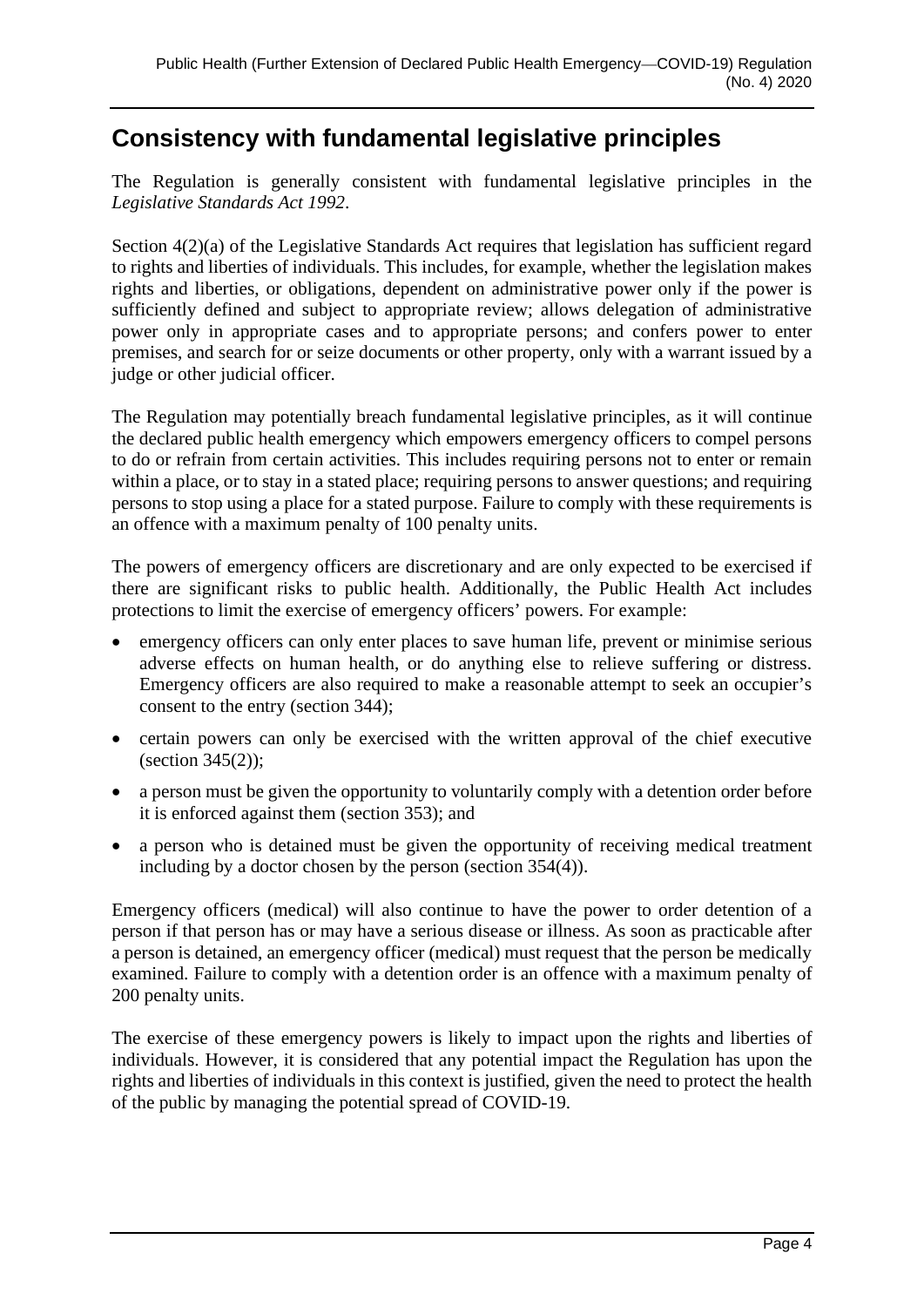## **Consultation**

Due to its urgent nature, external consultation on the Regulation was not possible. However, Queensland Health will continue to consult with businesses and industries and continue its public messaging about the emergency powers, social distancing requirements and the Queensland Government's response to ensure Queenslanders are informed about COVID-19, including any confirmed cases and actions that can be taken to reduce the risk of COVID-19 spreading.

OBPR advised it no longer considers the extension of the declared public health emergency to meet the requirements of exclusion under category (m) of *The Queensland Government Guide to Better Regulation* – regulatory proposals for matters that require an immediate legislative response to prevent damage to property or injury to persons. Given the need to urgently implement the extension to allow emergency powers to continue to be used to reduce the risk of COVID-19 spreading in Queensland, Queensland Health successfully sought an exemption from further regulatory assessment for the current extension of the declared public health emergency in accordance with *The Queensland Government Guide to Better Regulation*.